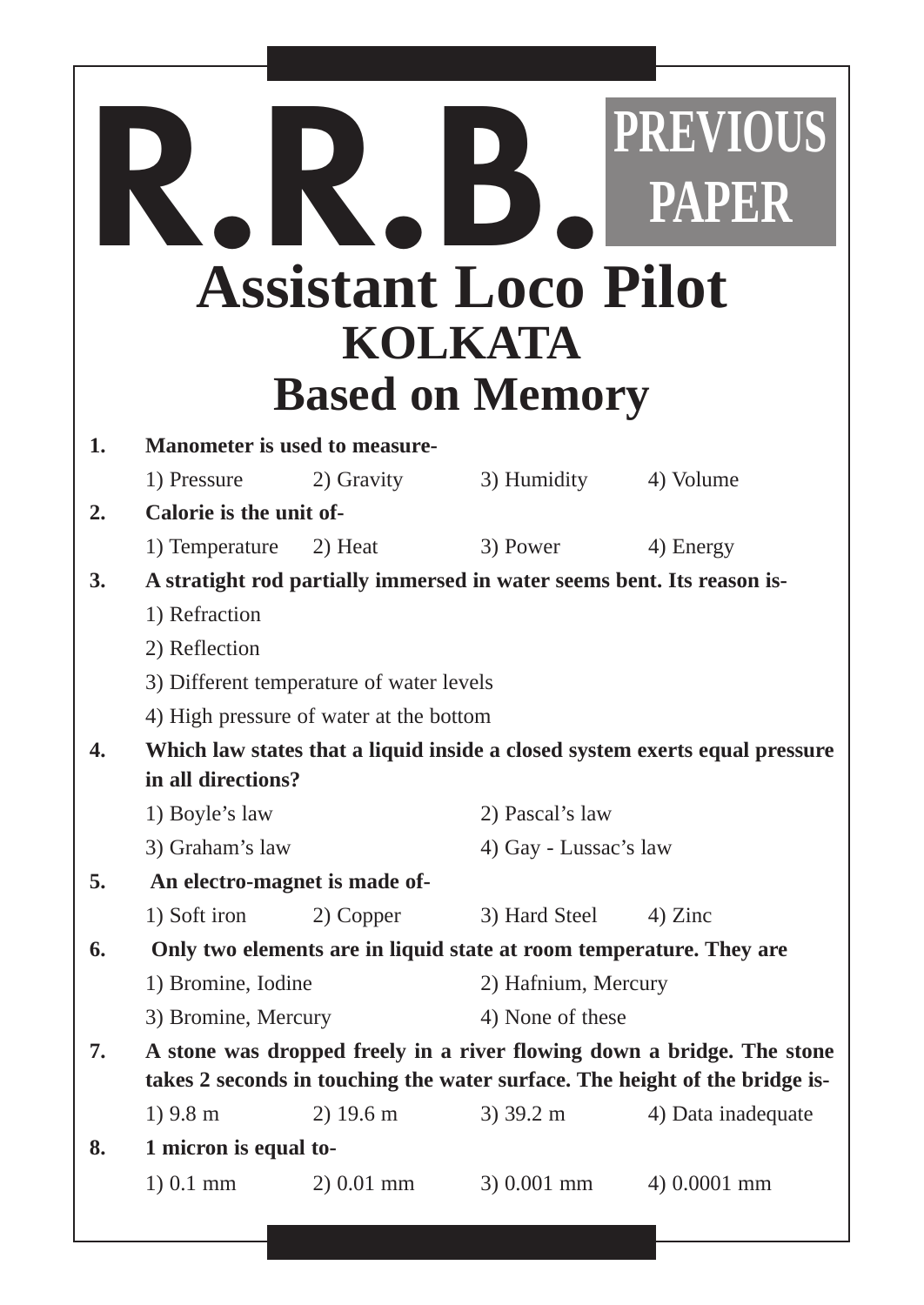| 9.         | The most abundant gas found in earth's atmosphere is-                        |                                                                  |                         |                                                                               |  |
|------------|------------------------------------------------------------------------------|------------------------------------------------------------------|-------------------------|-------------------------------------------------------------------------------|--|
|            | 1) Oxygen                                                                    |                                                                  | 2) Carbon dioxide       |                                                                               |  |
|            | 3) Hydrogen                                                                  |                                                                  | 4) None of these        |                                                                               |  |
| <b>10.</b> | The Chemical formula of Caustic Soda is-                                     |                                                                  |                         |                                                                               |  |
|            |                                                                              | 1) $Na(OH)_2$ 2) $Na_2CO_3$                                      | $3)$ NaOH               | $4)$ NaCl                                                                     |  |
| 11.        |                                                                              | Air cooler will be most effective in-                            |                         |                                                                               |  |
|            | 1) Kolkata                                                                   | 2) Guwahati                                                      | 3) Puri                 | 4) New Delhi                                                                  |  |
| 12.        |                                                                              |                                                                  |                         | A certain distance was covered at a certain speed. If half of the distance is |  |
|            |                                                                              |                                                                  |                         | covered in twice time, the ratio between new speed and original speed is-     |  |
|            | 1) 1: 2                                                                      | 2) 1 : 4                                                         | 3) 2 : 1                | 4) 4:1                                                                        |  |
| 13.        |                                                                              | The number of electrons in $Na+$ is-                             |                         |                                                                               |  |
|            | 1) 11                                                                        | 2)10                                                             | 3) 12                   | 4) 13                                                                         |  |
| 14.        |                                                                              | The most electro negative element in the following is-           |                         |                                                                               |  |
|            | 1) F                                                                         | $2)$ Cl                                                          | $3)$ Br                 | $4)$ I                                                                        |  |
| 15.        | Rh factor is related to-                                                     |                                                                  |                         |                                                                               |  |
|            | 1) Blood Transfusion                                                         |                                                                  | 2) Atmospheric Pressure |                                                                               |  |
|            | 3) Blood Pressure                                                            |                                                                  | 4) Space                |                                                                               |  |
| <b>16.</b> |                                                                              |                                                                  |                         | A force of 50N acts on a body and moves the body on a straight path to a      |  |
|            | distance of 4 metres. Find the work done if the force acts at an angle of 60 |                                                                  |                         |                                                                               |  |
|            | with horizontal.                                                             |                                                                  |                         |                                                                               |  |
|            | 1) 100J                                                                      | 2) 300J                                                          | $3)$ 10J                | 4) 200J                                                                       |  |
| 17.        |                                                                              |                                                                  |                         | The length of pendulum is reduced to one fourth. Its time period will be-     |  |
|            | 1) Twice                                                                     | 2) Eight times                                                   | $3)$ Half               | 4) None of these                                                              |  |
| 18.        |                                                                              |                                                                  |                         | An element which changes the rate of a chemical reaction but does not         |  |
|            |                                                                              | undergo any change in itself, is called-                         |                         |                                                                               |  |
|            | 1) Electrolyte                                                               | 2) Catalyst                                                      | 3) Lubricant            | 4) Litmus                                                                     |  |
| <b>19.</b> |                                                                              | proportional to the pressure. It is known as-                    |                         | At constant temperature the volume of a given mass of a gas is inversely      |  |
|            | 1) Charles' Law                                                              |                                                                  | 2) Boyle's Law          |                                                                               |  |
|            |                                                                              |                                                                  |                         |                                                                               |  |
|            | 3) Avogadro's Law                                                            |                                                                  | 4) Dalton's Law         |                                                                               |  |
| <b>20.</b> |                                                                              | The resistance of an electric circuit/ implement is measured by- |                         |                                                                               |  |
|            | 1) Meggar                                                                    | 2) Ammeter                                                       | 3) Ohm-meter            | 4) None of these                                                              |  |
|            |                                                                              |                                                                  |                         |                                                                               |  |

Г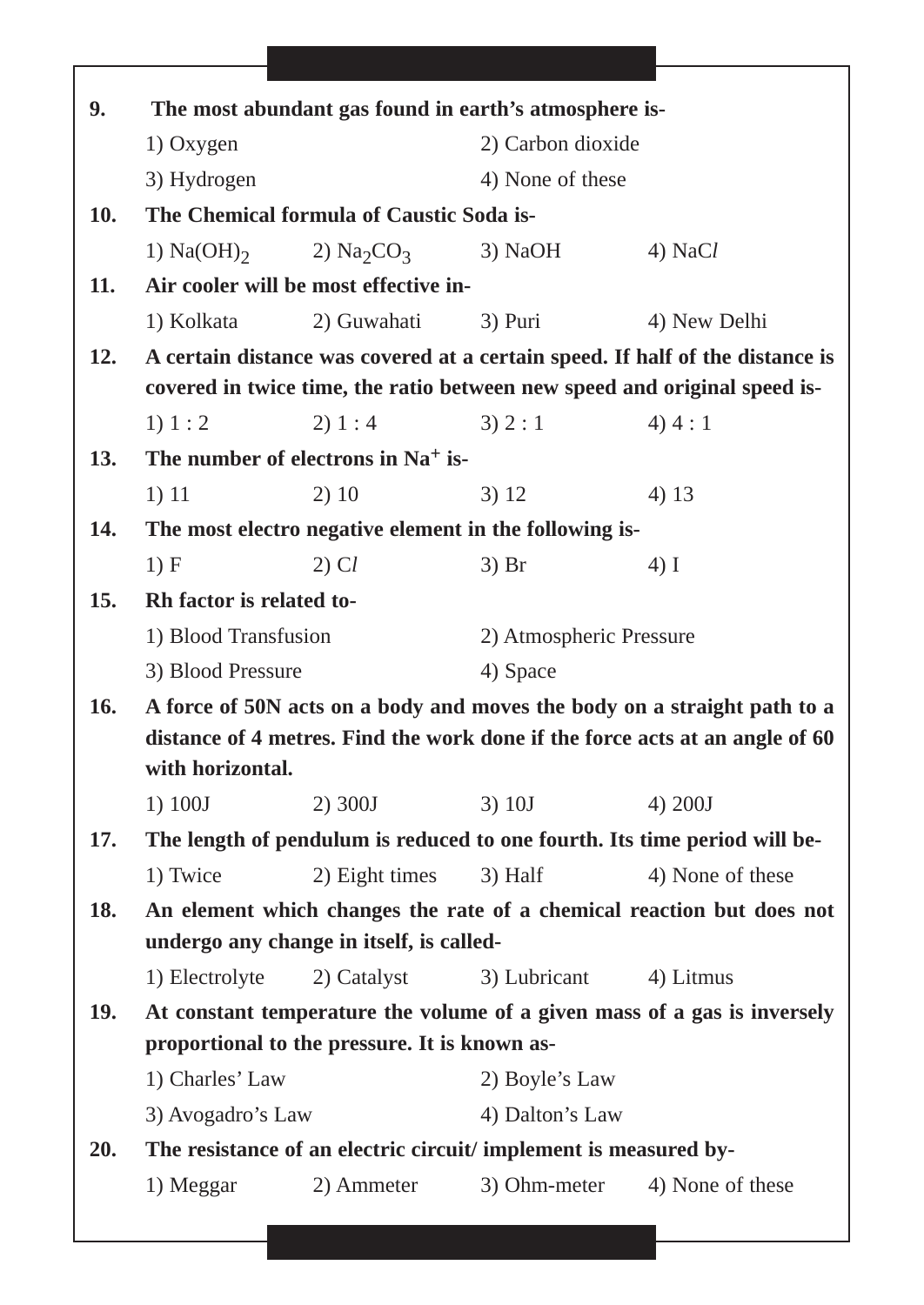| 21.        | Solenoid is a-                                |                                                                                                          |                     |                                                                               |
|------------|-----------------------------------------------|----------------------------------------------------------------------------------------------------------|---------------------|-------------------------------------------------------------------------------|
|            | 1) Shaft                                      |                                                                                                          | 2) Hollow tube      |                                                                               |
|            |                                               | 3) Tube on which wire is coiled                                                                          | 4) Cell             |                                                                               |
| 22.        |                                               | At a uniform accleration which of the motion equations is correct-                                       |                     |                                                                               |
|            | 1) $v = u - at$                               |                                                                                                          | 2) $v = u + at$     |                                                                               |
|            |                                               |                                                                                                          |                     |                                                                               |
|            | 3) s = ut $-\frac{1}{2}$ at <sup>2</sup>      |                                                                                                          | 4) $u = v + at$     |                                                                               |
| 23.        |                                               |                                                                                                          |                     | A body starts from rest at an acceleration of 2m/sec*2. The distance cov-     |
|            |                                               | ered by the body in 2 seconds is-                                                                        |                     |                                                                               |
|            | $1)$ 2 m                                      | 2) 8 m                                                                                                   | 3)4 m               | 4)1 m                                                                         |
| 24.        | The c.g.s. unit of density is-                |                                                                                                          |                     |                                                                               |
|            |                                               | 1) gm/cm <sup>3</sup> 2) gm/cm <sup>2</sup> 3) gm/cm 4) kg/cm <sup>3</sup>                               |                     |                                                                               |
| 25.        |                                               |                                                                                                          |                     | When a body is partially of fully immersed in a liquid it experiences a loss  |
|            |                                               |                                                                                                          |                     | in its weight that is equal to the weight of liquid displaced by its immersed |
|            | part. This principle is of-                   |                                                                                                          |                     |                                                                               |
|            | 1) Boyle                                      | 2) Pascal                                                                                                | 3) Terricelli       | 4) Archimedes                                                                 |
| 26.        | The unit of force in cgs unit is-             |                                                                                                          | 3) $\text{ms}^{-2}$ |                                                                               |
| 27.        | 1) Newton                                     | 2) Dyne<br>Humidity in the atmosphere is measured by-                                                    |                     | 4) K                                                                          |
|            |                                               |                                                                                                          |                     | 4) Pyrometer                                                                  |
| 28.        | Density of pure water at 4 <sup>o</sup> C is- | 1) Hydrometer 2) Hygrometer 3) Manometer                                                                 |                     |                                                                               |
|            |                                               | 1) 100 kg/m <sup>2</sup> 2) 1000 kg/m <sup>3</sup> 3) 1000 gm/cm <sup>3</sup> 4) 1000 gm/cm <sup>2</sup> |                     |                                                                               |
| 29.        |                                               | Momentum, mass and velocity are related as-                                                              |                     |                                                                               |
|            |                                               | 1) Momentum $=$ mass/velocity                                                                            |                     |                                                                               |
|            |                                               | 2) Momentum $=$ mass $\times$ velocity                                                                   |                     |                                                                               |
|            |                                               | 3) Velocity $=$ mass $\times$ momentum                                                                   |                     |                                                                               |
|            |                                               | 4) Mass $=$ momentum $\times$ velocity                                                                   |                     |                                                                               |
| <b>30.</b> | 1 second is  part of a mean solar day.        |                                                                                                          |                     |                                                                               |
|            |                                               | 1) $\frac{1}{84600}$ 2) $\frac{1}{85000}$ 3) $\frac{1}{86400}$ 4) $\frac{1}{80000}$                      |                     |                                                                               |
|            |                                               |                                                                                                          |                     |                                                                               |
| 31.        |                                               | The unit of Young's Modulus of Elasticity in MKS system is-                                              |                     |                                                                               |
|            | 1) $Nm^{-2}$                                  | 2) N/cm <sup>2</sup> 3) Dynes/cm 4) Dynes/cm <sup>2</sup>                                                |                     |                                                                               |
|            |                                               |                                                                                                          |                     |                                                                               |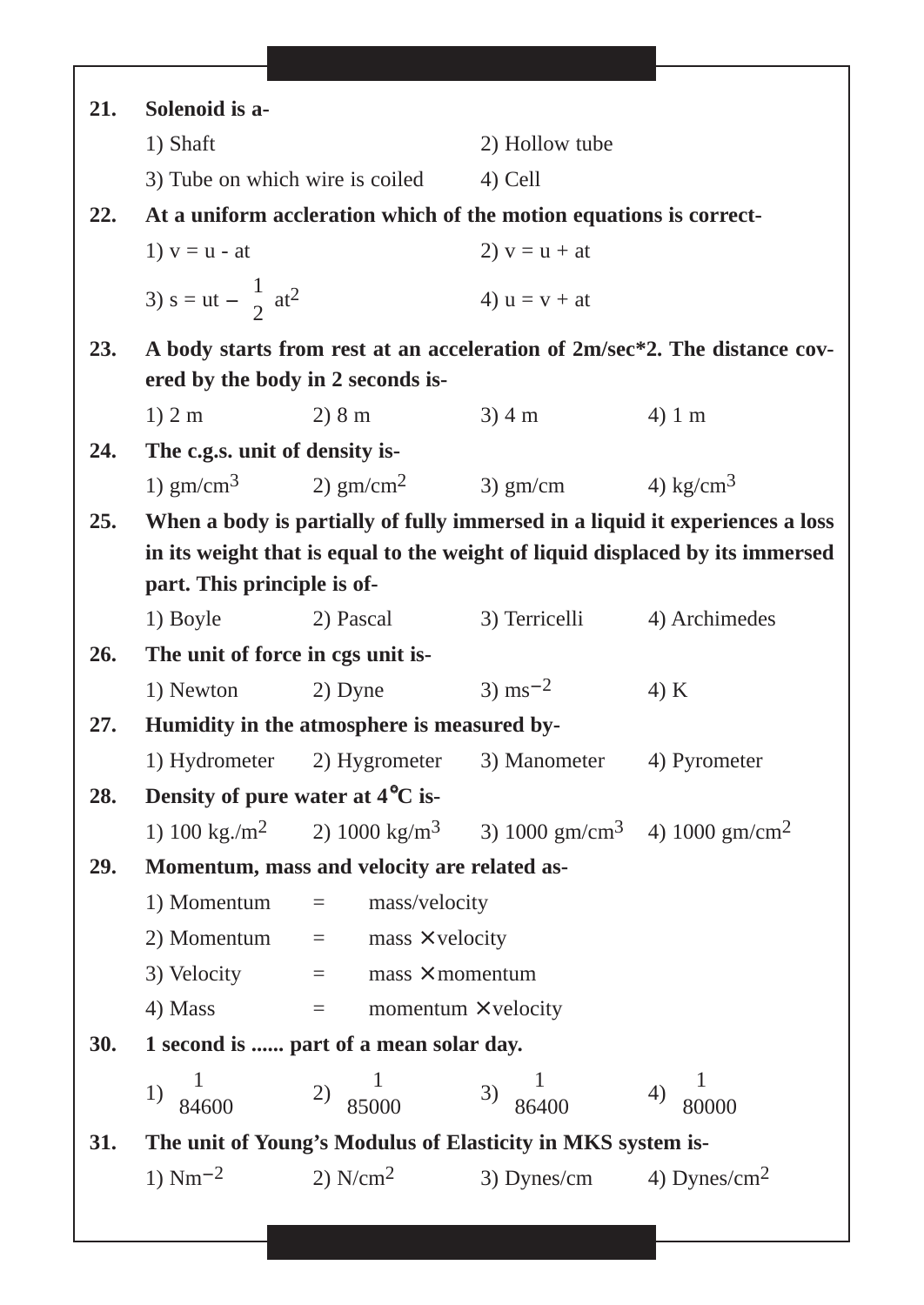| The property of a metal which reduces its strength when it is subjected to |            |                                                                                                                                                                                                                                 |                                                                                                                                                                                                                                                                                                                                                                                                                                                                                                                                                                                                         |  |
|----------------------------------------------------------------------------|------------|---------------------------------------------------------------------------------------------------------------------------------------------------------------------------------------------------------------------------------|---------------------------------------------------------------------------------------------------------------------------------------------------------------------------------------------------------------------------------------------------------------------------------------------------------------------------------------------------------------------------------------------------------------------------------------------------------------------------------------------------------------------------------------------------------------------------------------------------------|--|
|                                                                            |            |                                                                                                                                                                                                                                 |                                                                                                                                                                                                                                                                                                                                                                                                                                                                                                                                                                                                         |  |
|                                                                            |            |                                                                                                                                                                                                                                 | 4) Elasticity                                                                                                                                                                                                                                                                                                                                                                                                                                                                                                                                                                                           |  |
|                                                                            |            |                                                                                                                                                                                                                                 |                                                                                                                                                                                                                                                                                                                                                                                                                                                                                                                                                                                                         |  |
|                                                                            |            |                                                                                                                                                                                                                                 | 4) 600-700                                                                                                                                                                                                                                                                                                                                                                                                                                                                                                                                                                                              |  |
|                                                                            |            |                                                                                                                                                                                                                                 |                                                                                                                                                                                                                                                                                                                                                                                                                                                                                                                                                                                                         |  |
|                                                                            |            | 2) cross-sectional area                                                                                                                                                                                                         |                                                                                                                                                                                                                                                                                                                                                                                                                                                                                                                                                                                                         |  |
|                                                                            |            | 4) All of the above                                                                                                                                                                                                             |                                                                                                                                                                                                                                                                                                                                                                                                                                                                                                                                                                                                         |  |
|                                                                            |            |                                                                                                                                                                                                                                 |                                                                                                                                                                                                                                                                                                                                                                                                                                                                                                                                                                                                         |  |
|                                                                            |            | 3) Fitting                                                                                                                                                                                                                      | 4) Machining                                                                                                                                                                                                                                                                                                                                                                                                                                                                                                                                                                                            |  |
|                                                                            |            |                                                                                                                                                                                                                                 |                                                                                                                                                                                                                                                                                                                                                                                                                                                                                                                                                                                                         |  |
| is voltage?                                                                |            |                                                                                                                                                                                                                                 |                                                                                                                                                                                                                                                                                                                                                                                                                                                                                                                                                                                                         |  |
| 1) 220V                                                                    | 2) 13.75V  | 3)0                                                                                                                                                                                                                             | 4) 110V                                                                                                                                                                                                                                                                                                                                                                                                                                                                                                                                                                                                 |  |
|                                                                            |            |                                                                                                                                                                                                                                 |                                                                                                                                                                                                                                                                                                                                                                                                                                                                                                                                                                                                         |  |
| $1)$ Al                                                                    | $2)$ Sn    | 3) Zn                                                                                                                                                                                                                           | $4)$ Ni                                                                                                                                                                                                                                                                                                                                                                                                                                                                                                                                                                                                 |  |
|                                                                            |            |                                                                                                                                                                                                                                 |                                                                                                                                                                                                                                                                                                                                                                                                                                                                                                                                                                                                         |  |
| 1) Lathe                                                                   | 2) Shaper  | 3) Drill                                                                                                                                                                                                                        | 4) Milling                                                                                                                                                                                                                                                                                                                                                                                                                                                                                                                                                                                              |  |
| Which is the most elastic material?                                        |            |                                                                                                                                                                                                                                 |                                                                                                                                                                                                                                                                                                                                                                                                                                                                                                                                                                                                         |  |
| 1) Rubber                                                                  |            | 3) Plastic                                                                                                                                                                                                                      | 4) Steel                                                                                                                                                                                                                                                                                                                                                                                                                                                                                                                                                                                                |  |
|                                                                            |            |                                                                                                                                                                                                                                 |                                                                                                                                                                                                                                                                                                                                                                                                                                                                                                                                                                                                         |  |
| 1) Steel                                                                   | 2) Copper  | 3) Aluminium                                                                                                                                                                                                                    | 4) Rubber                                                                                                                                                                                                                                                                                                                                                                                                                                                                                                                                                                                               |  |
|                                                                            |            |                                                                                                                                                                                                                                 |                                                                                                                                                                                                                                                                                                                                                                                                                                                                                                                                                                                                         |  |
|                                                                            |            |                                                                                                                                                                                                                                 |                                                                                                                                                                                                                                                                                                                                                                                                                                                                                                                                                                                                         |  |
| 3) Lenz's law                                                              |            | 4) Newton's law                                                                                                                                                                                                                 |                                                                                                                                                                                                                                                                                                                                                                                                                                                                                                                                                                                                         |  |
|                                                                            |            |                                                                                                                                                                                                                                 |                                                                                                                                                                                                                                                                                                                                                                                                                                                                                                                                                                                                         |  |
| 1) 1.5                                                                     | $2) - 1.5$ | 3) 0.5                                                                                                                                                                                                                          | 4)0                                                                                                                                                                                                                                                                                                                                                                                                                                                                                                                                                                                                     |  |
|                                                                            |            |                                                                                                                                                                                                                                 |                                                                                                                                                                                                                                                                                                                                                                                                                                                                                                                                                                                                         |  |
| 1) 13                                                                      | 2)7        | 3) 12                                                                                                                                                                                                                           | 4)6                                                                                                                                                                                                                                                                                                                                                                                                                                                                                                                                                                                                     |  |
| Find the value of $\left\{8-2\times\frac{8-2}{8+2}\times5\right\}$         |            |                                                                                                                                                                                                                                 |                                                                                                                                                                                                                                                                                                                                                                                                                                                                                                                                                                                                         |  |
| 1)3                                                                        | 2) 2       | 3)6                                                                                                                                                                                                                             | 4)4                                                                                                                                                                                                                                                                                                                                                                                                                                                                                                                                                                                                     |  |
|                                                                            | 1) Fatigue | reversal of stress is called-<br>2) Creep<br>1) 1150-1300<br>The buckling loads depend upon-<br>1) slenderness ratio<br>3) modulus of elasticity<br>'Anvil' is used in the work of-<br>1) Forging<br>Bell metal contains Cu and | 3) Resilience<br>Melting point of cast iron (in $^{\circ}$ C) is in the range of-<br>2) 1800-1900<br>3) 1450-1600<br>2) Welding<br>In an electrical circuit resistance is 55 Ohms and current 4 amperes. What<br>To produce flat surfaces by a reciprocating type of machine tool is called-<br>2) Timber<br>Which of the following has the highest Poisson's ratio?<br>D.C. Generator works on the basis of-<br>1) Faraday's law of e.m.induction 2) Ohm's law<br>When $x = 2$ , the value of $(0.5 - \frac{1}{x}) = ?$<br>What number has to be added to the terms of $3:5$ to make the ratio $5:6$ ? |  |

٦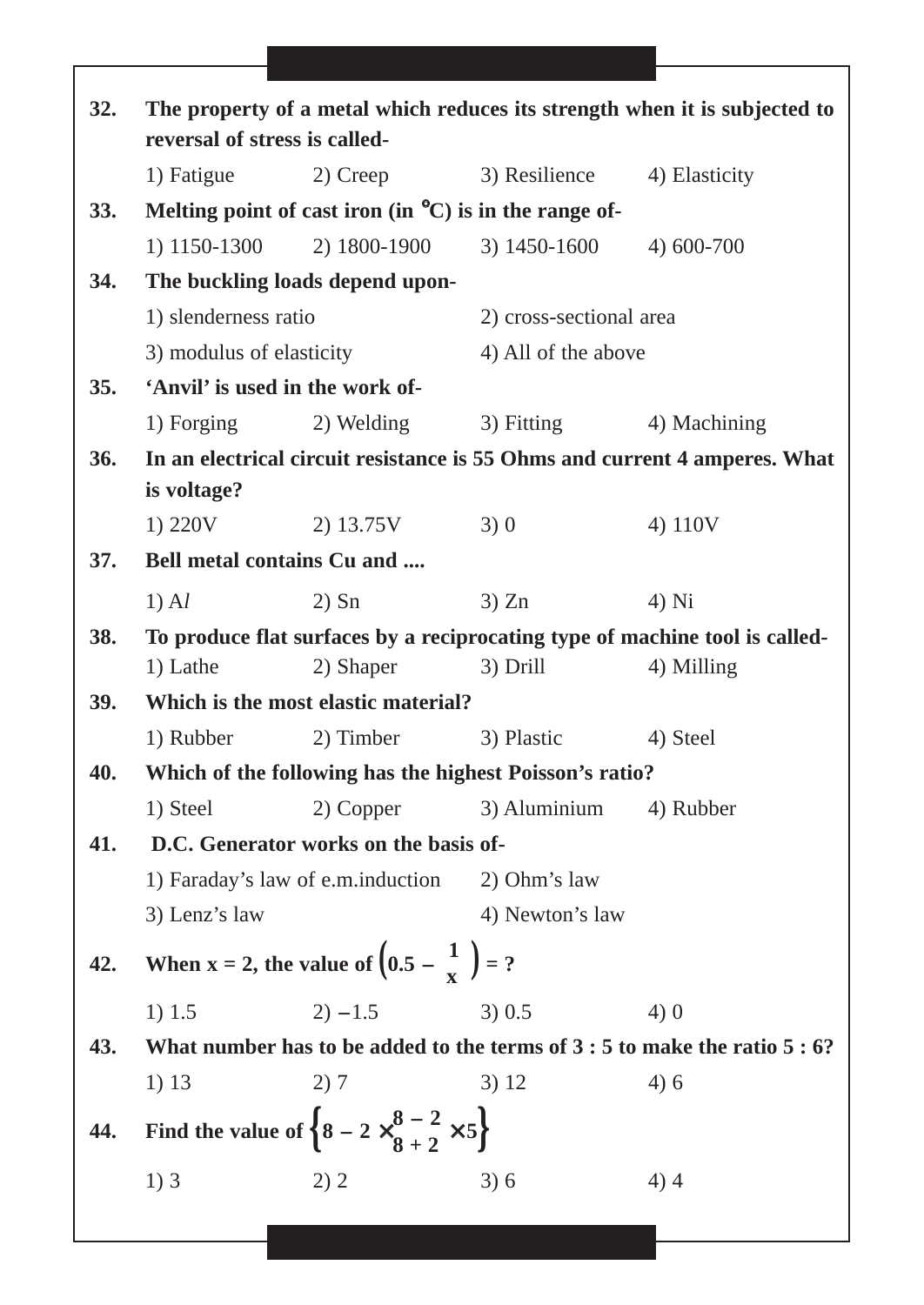| 45.        | The sum of three consecutive numbers is 18; find the sum of the next three<br>consecutive numbers?                       |                                                                                       |                                          |                                                                             |  |
|------------|--------------------------------------------------------------------------------------------------------------------------|---------------------------------------------------------------------------------------|------------------------------------------|-----------------------------------------------------------------------------|--|
|            | 1) 24                                                                                                                    | 2)30                                                                                  | 3) 27                                    | 4) 35                                                                       |  |
| 46.        | $log_5 125 = x; x = ?$                                                                                                   |                                                                                       |                                          |                                                                             |  |
|            | 1) 25                                                                                                                    | 2)3                                                                                   | 3)2                                      | 4) 5                                                                        |  |
| 47.        |                                                                                                                          | Find the value of x in $(2^2)$ $\frac{1}{3}$ $\left(2x + \frac{1}{2}\right) = 2^{-5}$ |                                          |                                                                             |  |
|            | $1) -4$                                                                                                                  | $3) - 2$<br>$2) +4$                                                                   |                                          | $4) +2$                                                                     |  |
| 48.        |                                                                                                                          |                                                                                       |                                          | A two digit number is 7 times the sum of its two digits. The number that is |  |
|            |                                                                                                                          |                                                                                       |                                          | formed by reversing its digits is 18 less than the original number. What is |  |
|            | the number?                                                                                                              |                                                                                       |                                          |                                                                             |  |
|            | 1) 52                                                                                                                    | $2)$ 42                                                                               | 3)62                                     | 4) 27                                                                       |  |
| 49.        |                                                                                                                          |                                                                                       |                                          | A sum of money becomes Rs. 20,925 in 2 years and Rs. 24,412.50 in 5 years.  |  |
|            | Find the rate of interest and the sum of money                                                                           |                                                                                       |                                          |                                                                             |  |
|            | 1) 8%, Rs.17,560                                                                                                         |                                                                                       | 2) 6.25%, Rs.18,600                      |                                                                             |  |
|            | 4) 6.75%, Rs.17,775<br>3) 7%, Rs.18,000                                                                                  |                                                                                       |                                          |                                                                             |  |
| 50.        | Find the sum fraction which becomes $\frac{1}{2}$ when denominator is increased                                          |                                                                                       |                                          |                                                                             |  |
|            | by 4; the same fraction becomes $\frac{1}{8}$ when the numerator is reduced by 5.                                        |                                                                                       |                                          |                                                                             |  |
|            | 1) $\frac{3}{5}$                                                                                                         | 2) $\frac{5}{8}$                                                                      | 3) $\frac{6}{8}$                         | 4) $\frac{8}{12}$                                                           |  |
|            |                                                                                                                          |                                                                                       |                                          |                                                                             |  |
| 51.        | Lux is the unit of                                                                                                       |                                                                                       |                                          |                                                                             |  |
|            | 1) magnetic flux<br>3) sound intensity                                                                                   |                                                                                       | 2) frequency<br>4) level of illumination |                                                                             |  |
| 52.        |                                                                                                                          | $MISTAKE = 9765412, NAKED = 84123$ then $STAIN = ?$                                   |                                          |                                                                             |  |
|            | 1) 65478                                                                                                                 | 2) 98175                                                                              | 3) 89483                                 | 4) 68194                                                                    |  |
| <b>53.</b> |                                                                                                                          | $GAMBLE = ICONG; FLOWER = ?$                                                          |                                          |                                                                             |  |
|            | 1) GMPXFS                                                                                                                |                                                                                       | 2) HNQYGT 3) GMPVDS 4) None of these     |                                                                             |  |
| 54.        | Ram started from his house and walked 2km North, then 3 km west and<br>finally 6 km south. How far is he from his house? |                                                                                       |                                          |                                                                             |  |
|            | $1)$ 5 km                                                                                                                | $2)$ 11 km                                                                            | $3)$ 4 km $4)$ 7 km                      |                                                                             |  |
| 55.        | dictionary?                                                                                                              |                                                                                       |                                          | Arrange the following words in the order they appear in an English          |  |
|            |                                                                                                                          | 1. Literature 2. Little                                                               | 3. Liberty                               | 4. Library                                                                  |  |
|            |                                                                                                                          | 1) 4, 3, 2, 1 2) 3, 4, 1, 2 3) 2, 1, 3, 4 4) 4, 3, 1, 2                               |                                          |                                                                             |  |
|            |                                                                                                                          |                                                                                       |                                          |                                                                             |  |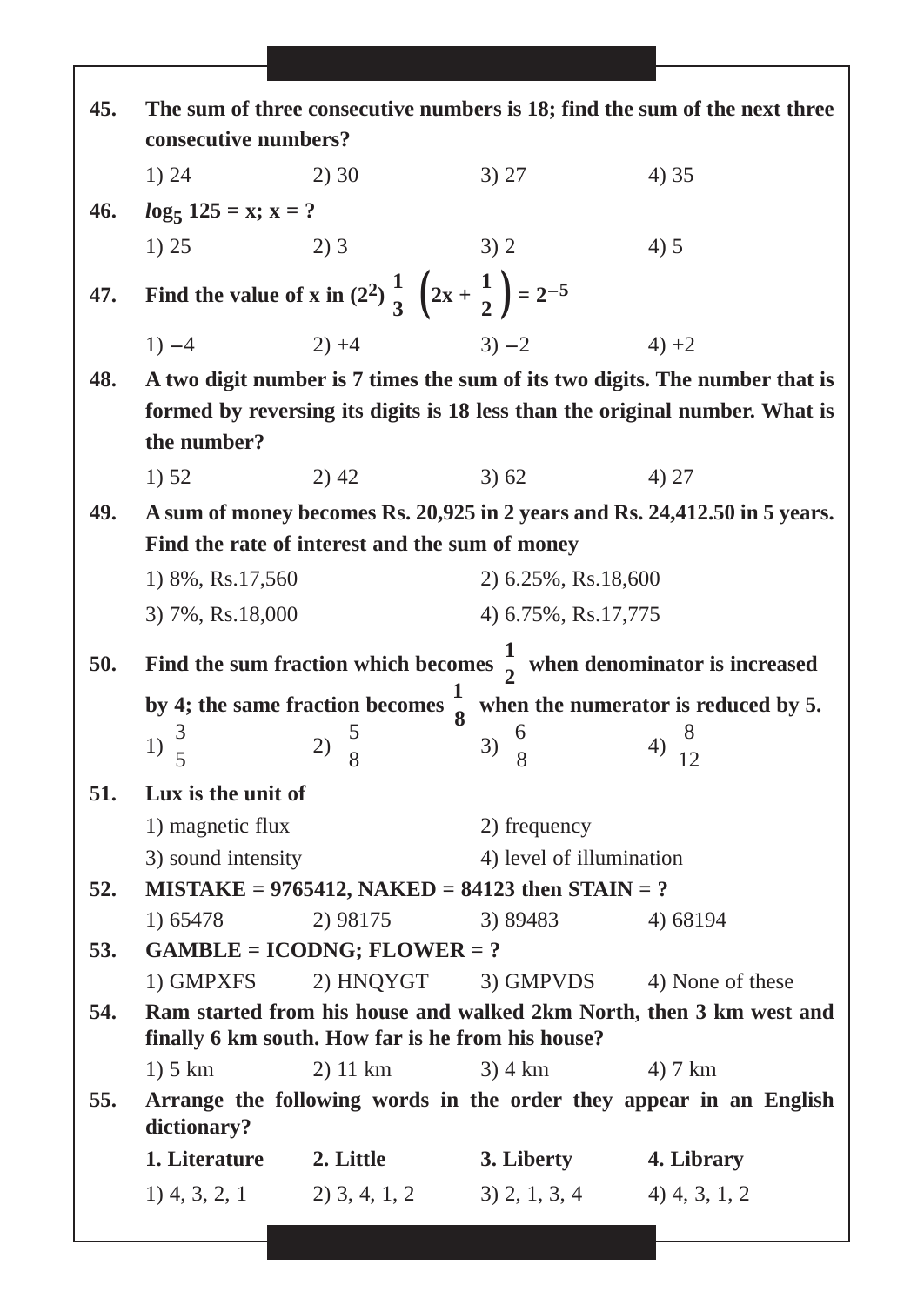| 56. | <b>Insert the missing numbers-</b>                                      |                                                                 |                 |                                                                                           |  |
|-----|-------------------------------------------------------------------------|-----------------------------------------------------------------|-----------------|-------------------------------------------------------------------------------------------|--|
|     | $\overline{?}$<br>$\overline{2}$<br>6                                   | $\overline{\cdot}$                                              |                 |                                                                                           |  |
|     | 54<br>18<br>81                                                          | 27                                                              |                 |                                                                                           |  |
|     | 1) $3$ and $9$                                                          | $2)$ 5 and 18                                                   | 3) 6 and 12     | 4) 3 and 21                                                                               |  |
| 57. |                                                                         | Which tool is used for chipping?                                |                 |                                                                                           |  |
|     | 1. Chisel                                                               | 2. Drill                                                        | 3. Pliers       | 4. Hammer                                                                                 |  |
| 58. | "PICO" means-                                                           |                                                                 |                 |                                                                                           |  |
|     | 1) $10^{-15}$                                                           | $2) 10^{-9}$                                                    | $3) 10^{-12}$   | 4) $10^{-6}$                                                                              |  |
| 59. | 1 nanometre = ?                                                         |                                                                 |                 |                                                                                           |  |
|     |                                                                         | 1) $10^{-7}$ m 2) $10^{-8}$ m 3) $10^{-9}$ m 4) $10^{-6}$ m     |                 |                                                                                           |  |
| 60. |                                                                         |                                                                 |                 | The relation between wave velocity (V), frequency (f) and wave - length ( $\lambda$ ) is- |  |
|     | 1) $V = f \lambda$                                                      | 2) $\lambda = Vf$ 3) $f = \frac{\lambda}{V}$ 4) $f = \lambda V$ |                 |                                                                                           |  |
| 61. | $100K = ?$                                                              |                                                                 |                 |                                                                                           |  |
|     | 1) $170^{\circ}$ C                                                      | 2) $-173^{\circ}$ C 3) $-273^{\circ}$ C 4) $273^{\circ}$ C      |                 |                                                                                           |  |
| 62. |                                                                         | At 1.45 PM, the hour hand will be in the direction-             |                 |                                                                                           |  |
|     | 1. North - west                                                         | 2. South - east                                                 | 3. West         | 4. North - east                                                                           |  |
| 63. | House, bedroom and bathroom are best represented by which venn diagram? |                                                                 |                 |                                                                                           |  |
|     | 1)                                                                      | (2)                                                             | 3)              | 4)                                                                                        |  |
|     |                                                                         |                                                                 |                 |                                                                                           |  |
| 64. |                                                                         |                                                                 |                 | If the 26 <sup>th</sup> August in a month is Friday, then the number of Tuesdays in       |  |
|     | that month will be-                                                     |                                                                 |                 |                                                                                           |  |
|     | 1)4                                                                     | 2) 5                                                            | 3)6             | 4) None of these                                                                          |  |
| 65. |                                                                         |                                                                 |                 | If the diameter of a sphere is 6 meters, its hemisphere will have a volume of-            |  |
|     | 1) $36\pi$                                                              | 2) $72\pi$                                                      | 3) $18\pi$      | 4) None of these                                                                          |  |
| 66. | What part of an hour elases from 4.56PM to 5.32 PM?                     |                                                                 |                 |                                                                                           |  |
|     | $1) \frac{1}{4}$                                                        | $2)\frac{3}{4}$                                                 | $3)\frac{3}{5}$ | $(4)\frac{1}{2}$                                                                          |  |
|     |                                                                         |                                                                 |                 |                                                                                           |  |
| 67. |                                                                         | "Newton's Disk" when rotated rapidly appears                    |                 |                                                                                           |  |
|     | 1) Yellow                                                               | 2) White                                                        | 3) Black        | 4) Green                                                                                  |  |
| 68. | Red Hematite is the ore of                                              |                                                                 |                 |                                                                                           |  |
|     |                                                                         |                                                                 |                 |                                                                                           |  |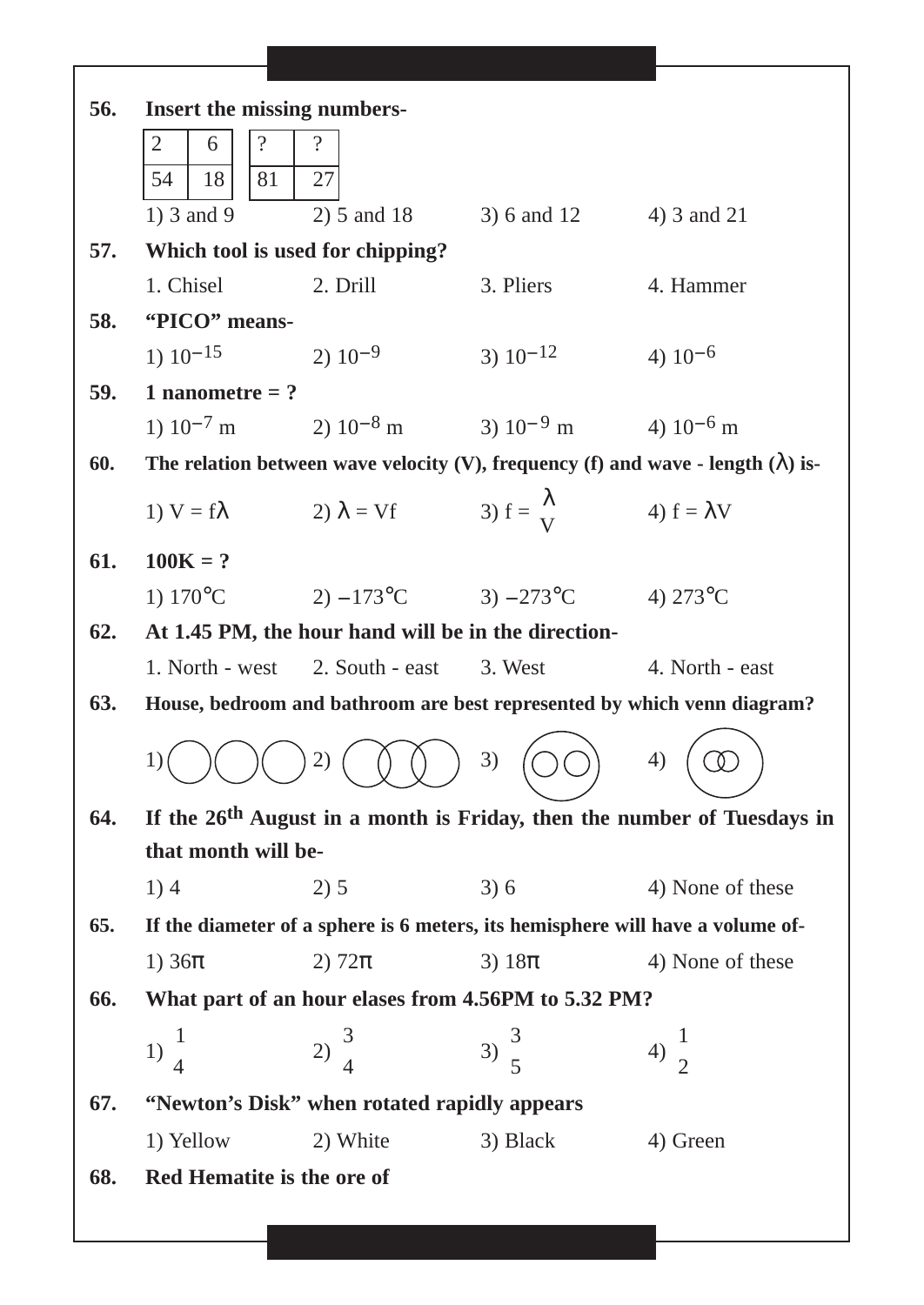|     | 1) Copper                                          | $2)$ Zinc    | 3) Aluminium                                                     | 4) Iron      |  |
|-----|----------------------------------------------------|--------------|------------------------------------------------------------------|--------------|--|
| 69. | Specific Latent heat of vapourization of water is- |              |                                                                  |              |  |
|     | 1) 540 calories/ gm                                |              | 2) 80 calories/ gm                                               |              |  |
|     |                                                    |              | 3) 540 k.calories/ $gm2$ 4) 80 k.calories/ $gm2$                 |              |  |
| 70. |                                                    |              | What percent of $CO2$ by volume constitutes the atmosphere?      |              |  |
|     | 1) $1\%$                                           | 2) 0.03%     | 3.0.1%                                                           | 4) 2%        |  |
| 71. |                                                    |              | Which Gupta ruler was crowned with the title of Vikramaditya?    |              |  |
|     | 1) Chandragupta-I                                  |              | 2) Chandragupta-II                                               |              |  |
|     | 3) Skundgupta                                      |              | 4) Samudragupta                                                  |              |  |
| 72. |                                                    |              | The father of Rabindrabhanath Tagore was-                        |              |  |
|     | 1) Ratindranath                                    |              | 2) Dwarkanath                                                    |              |  |
|     | 3) Avanindranath                                   |              | 4) Devendranath                                                  |              |  |
| 73. |                                                    |              | Which of the following filmstars was lovingly called "Dadamuni"? |              |  |
|     | 1) Sanjeev Kumar                                   |              | 2) Asit sen                                                      |              |  |
|     | 3) Ashok Kumar                                     |              | 4) Kishore Kumar                                                 |              |  |
| 74. | The unit to measure the speed of ships is-         |              |                                                                  |              |  |
|     | 1) mile                                            | $2)$ kmph    | 3) knot                                                          | $4)$ mph     |  |
| 75. | <b>National Defence Academy is situated in-</b>    |              |                                                                  |              |  |
|     | 1) Dehradun                                        |              | 2) New Delhi                                                     |              |  |
|     | 3) Kharagwasala                                    |              | 4) Nasik                                                         |              |  |
| 76. | <b>Dhanpat Rai is popularly known as-</b>          |              |                                                                  |              |  |
|     | 1. Nirala                                          | 2. Hari Audh | 3. Bachchan                                                      | 4. Premchand |  |
| 77. | The Khajuraho temples are situated in-             |              |                                                                  |              |  |
|     | 1) Madya pradesh                                   |              | 2) Uttar Pradesh                                                 |              |  |
|     | 3) Rajasthan                                       |              | 4) Bihar                                                         |              |  |
| 78. |                                                    |              | The famous "Gateway of India" is situated in                     |              |  |
|     | 1) Mumbai                                          | 2) Agra      | 3) New Delhi                                                     | 4) Kolkata   |  |
| 79. | Which has pink colour?                             |              |                                                                  |              |  |
|     | 1) India Gate                                      |              | 2) Victoria Memorial                                             |              |  |
|     | 3) Hawa Mahal                                      |              | 4) Lotus Temple                                                  |              |  |
| 80. | Hinyana and Mahayana are two sects of              |              |                                                                  |              |  |
|     |                                                    |              |                                                                  |              |  |
|     |                                                    |              |                                                                  |              |  |